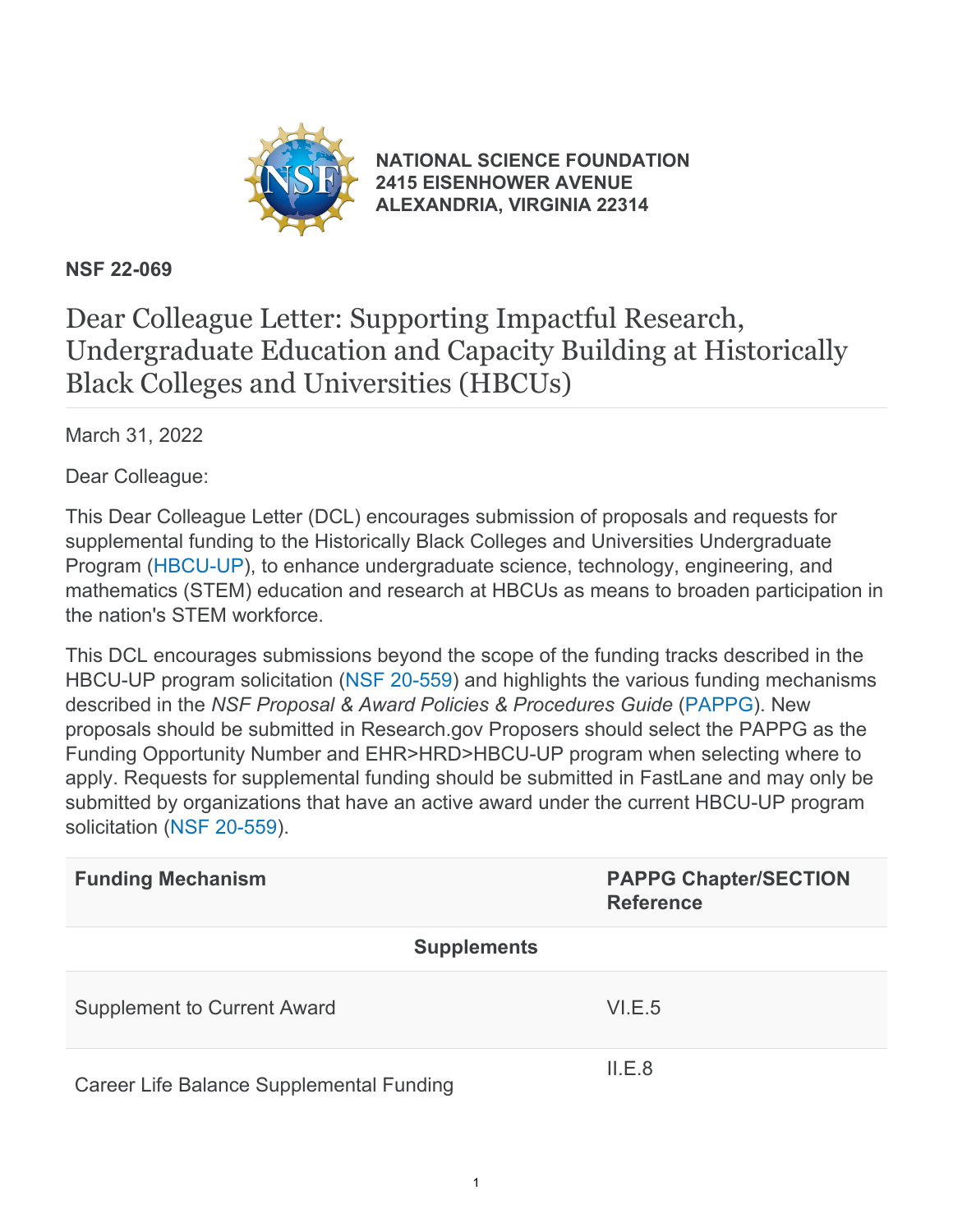| $(GOALI)^*$                                                                    |         |  |
|--------------------------------------------------------------------------------|---------|--|
| Facilitation Awards for Scientists and Engineers with<br>Disabilities (FASED)* | ILE.7   |  |
| <b>New Proposals</b>                                                           |         |  |
| Planning                                                                       | II.E.1  |  |
| Rapid Response Research (RAPID)                                                | II.E.2  |  |
| EArly-Concept Grants for Exploratory Research (EAGER)                          | II.E.3  |  |
| Research Advanced by Interdisciplinary Science and<br>Engineering (RAISE)      | II.E.4  |  |
| <b>Ideas Lab</b>                                                               | II.E.6  |  |
| Conference                                                                     | II.E.9  |  |
| Equipment                                                                      | II.E.10 |  |
| <b>Travel</b>                                                                  | II.E.11 |  |

II.E.5

Grant Opportunities for Academic Liaison with Industry

\*Note: GOALI and FASED requests may also be made in conjunction with new proposals.

Supplemental funding requests and proposals submitted in response to this DCL must follow